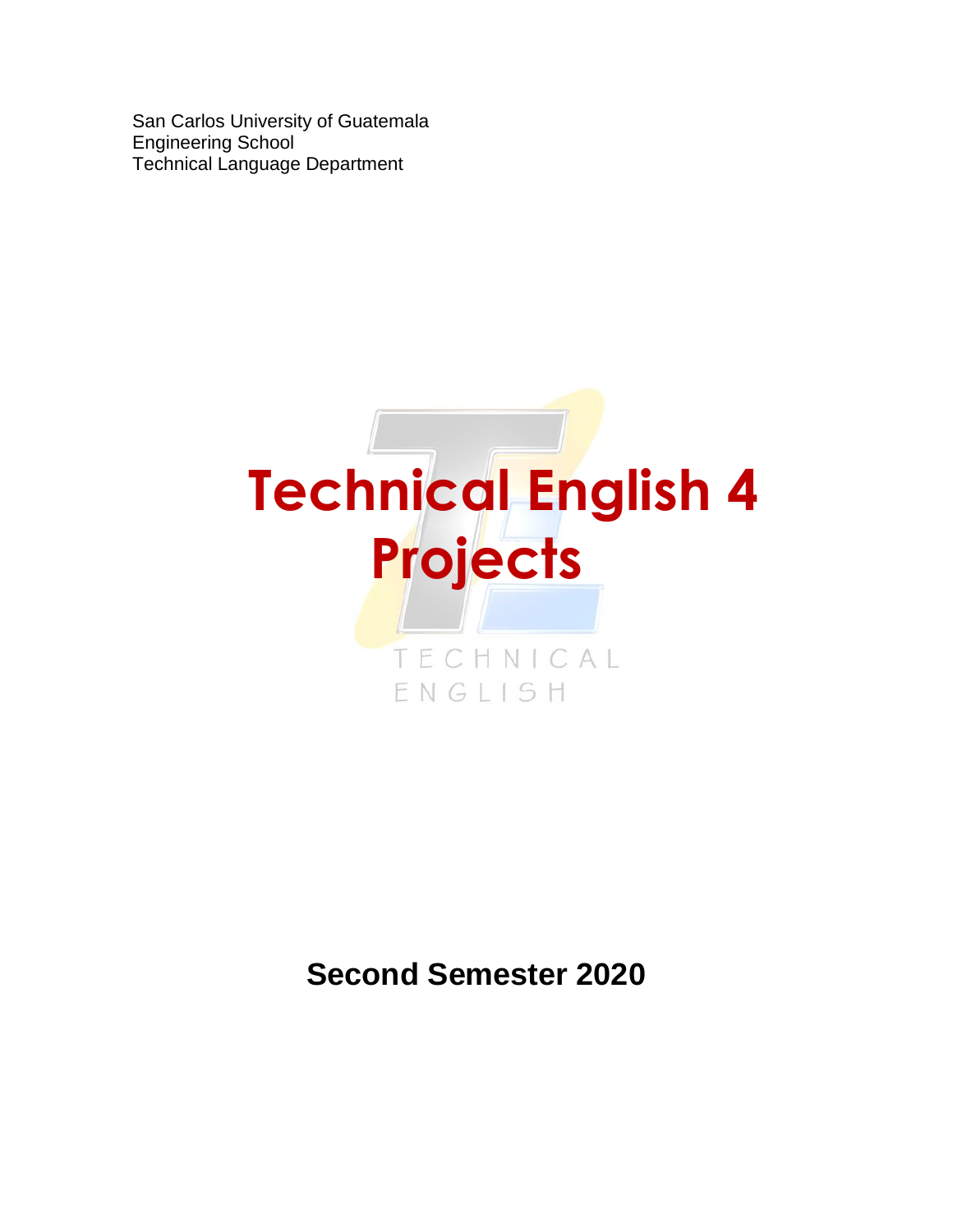



## **General Specifications**

The projects have to be done in the groups ALREADY established in class. The date to present this report is October 12th/13th (The first of these two days in which you have class).

Only the coordinator or one representative of the group will upload the following documents to the UEDI Platform activity associated with this project:

- **1. A text editor document:** This is the digital report in Microsoft Word and a PDF format following the structure and requirements specified in this text.
- **2. A slide presentation:** This is a digital presentation in Microsoft PowerPoint developing the topic that has been chosen from this text.

You will choose **ONLY ONE PROJECT PER GROUP,** which is the one according to the dominant career of the members of your group. For example, in a group of 5 people, if you have three chemical engineering students you have to make the chemical engineering project because of the majority of members from that career. If there is a tie (empate) of the number of members (two dominant careers, for example 2 industrial, 2 chemical and 1 mechanical) choose in consensus one of the two careers that tied.

| Presentation                                | / 15 |  |  |  |  |
|---------------------------------------------|------|--|--|--|--|
| Introduction                                | -15  |  |  |  |  |
| Objectives (1 general and several specific) | 20   |  |  |  |  |
| Investigation (framework)                   | -20  |  |  |  |  |
| Conclusions                                 | / 25 |  |  |  |  |
| Annexes                                     | -5   |  |  |  |  |
| References (APA Style)                      |      |  |  |  |  |

The following rubric must be included in the **second page** of the work.

For this project, the following style and content of **cover page** has to be used: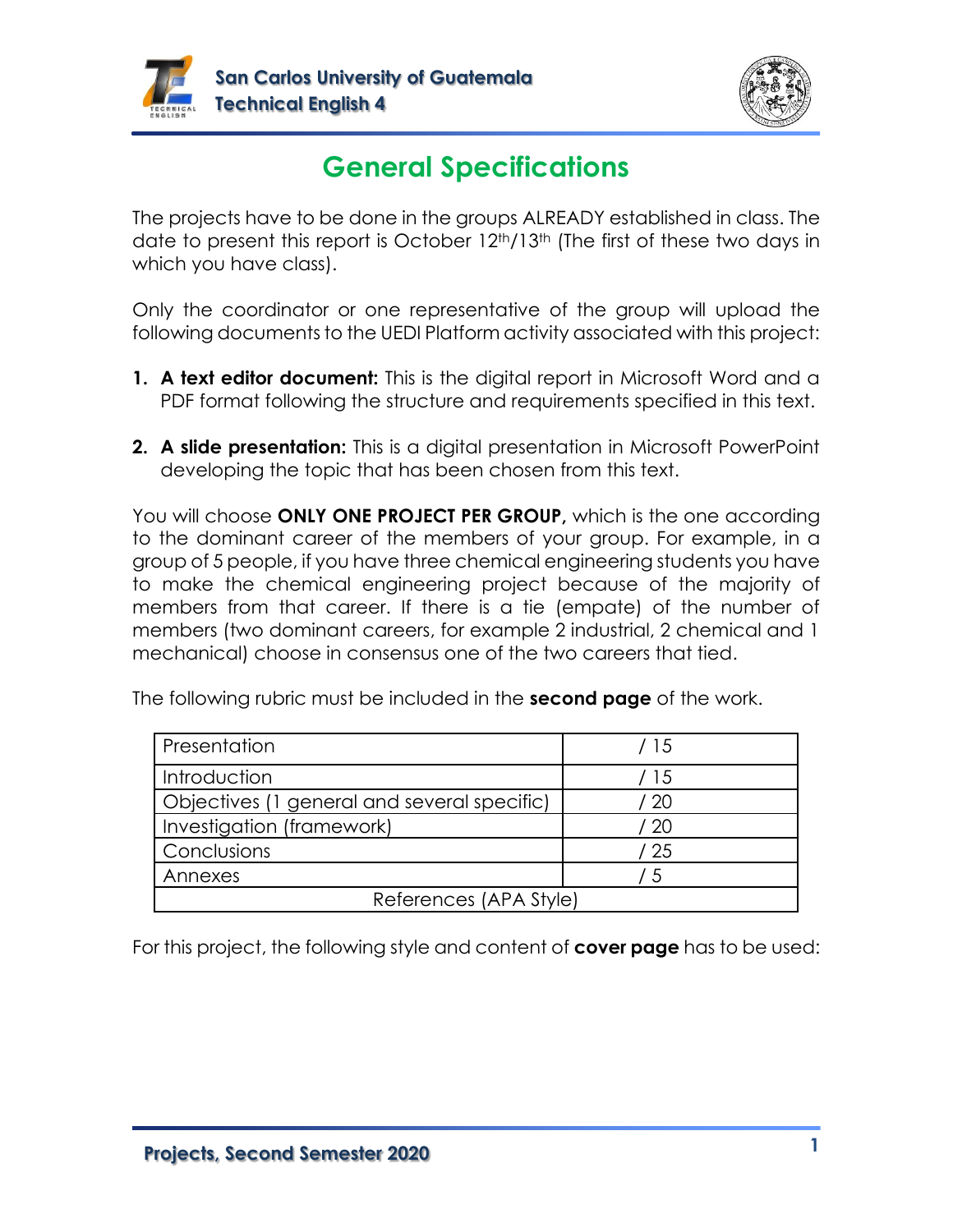

\_\_\_\_\_\_\_\_\_\_\_\_\_\_\_\_\_\_\_\_\_\_\_\_\_\_\_\_\_\_\_\_\_\_\_\_\_\_\_\_\_\_\_\_\_\_\_\_\_\_\_\_\_\_\_\_\_\_\_\_\_\_\_\_\_\_

## **Name of the assignment:**

| <b>Name</b> |
|-------------|
|             |
|             |
|             |
|             |
|             |
|             |
|             |
|             |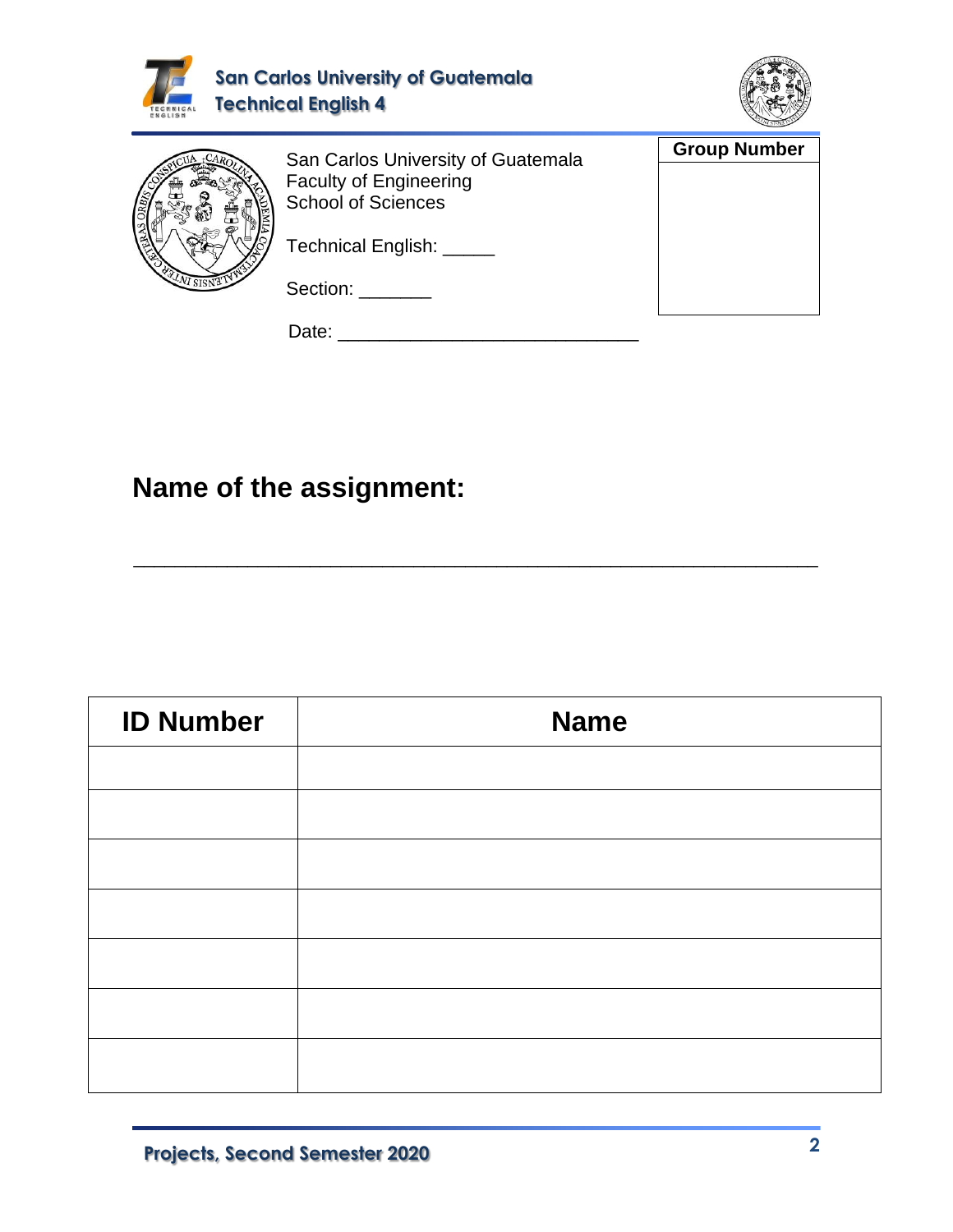



# **Civil Engineering**

**Topic:** Safety and Health Programs

**Project Name:** OSHA standards in construction projects

**Objective:** To get the notions of the standards that must be followed in order to preserve the integrity of employees by means of safety and health programs.

**General Description:** This project consists in visiting the Engineering Research Center (*Centro de Investigaciones de Ingeniería*) in order to identify the way in which that place puts into practice the fundamentals of the OSHA standards.

#### **Procedure**

The students will have to visit the Engineering Research Center which is located in the annexed parking lot of our school. The purpose is to interview the authorities and find out how they keep their safety and health cautions and identify how much it is adapted to the OSHA standards.

In that laboratory several types of essays are made, so one of those has to be chosen and besides describing the process inherent, the students have to profoundly analyze every single work stations in order to determine what characteristics of Safety and Health are utilized and how much they are adapted to the OSHA standards.

#### **Structure of the report**

- A written report. The minimum aspects to be covered are:
	- 1. Cover Page
	- 2. Index
	- 3. Introduction
	- 4. Objectives (one general and at least three specific)
	- 5. Theoretical and Practical Content (including pictures and quoting if necessary)
	- 6. Conclusions
	- 7. Annexes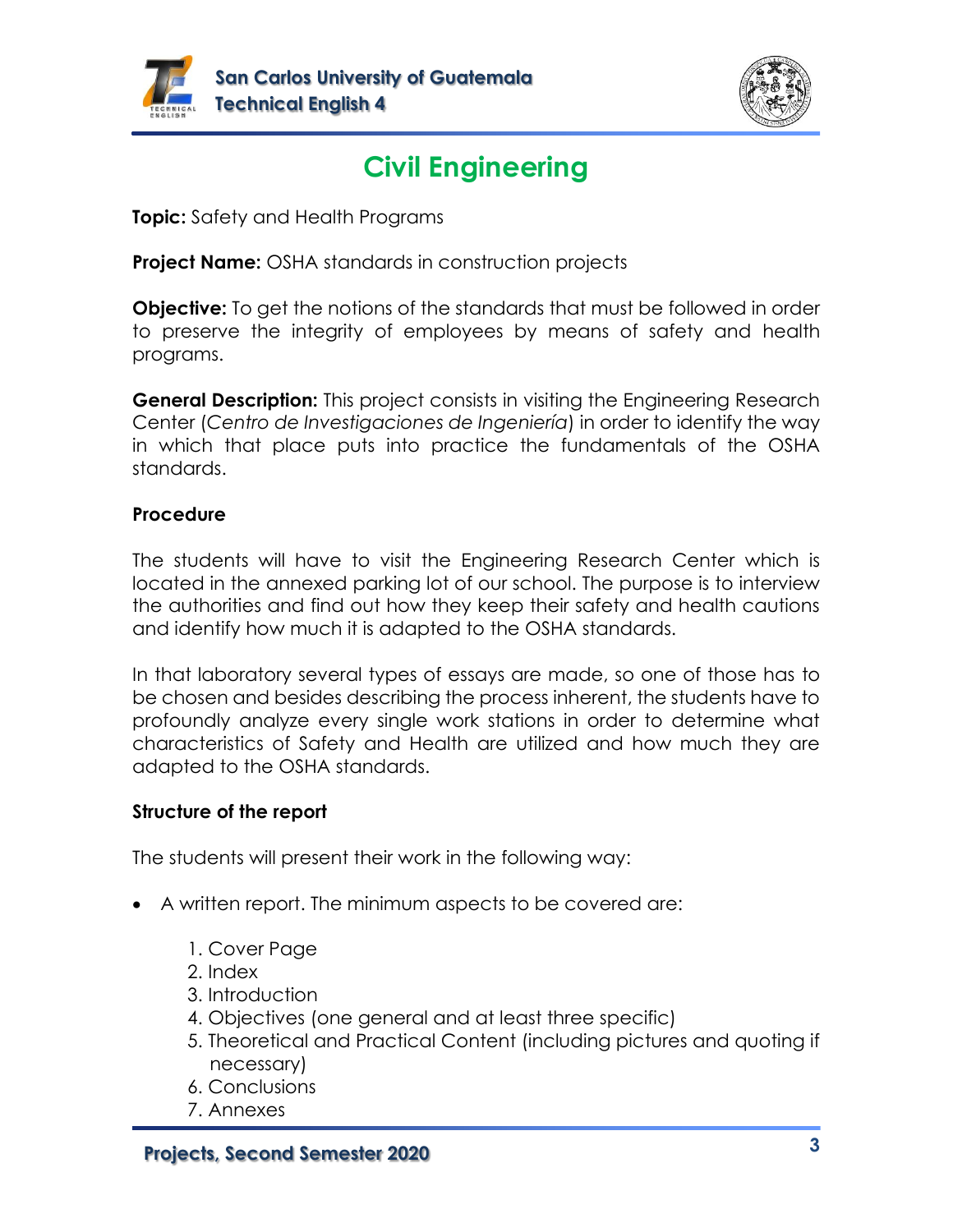



8. Bibliography or electronic references

• A video of the group members describing COMPLETELY in English the features that they found during the research, shooting the video in the Center facilities, at least one part of the recording.

|    | 1. Absorption                  | 11. Dermal         | 21. Noise                  |
|----|--------------------------------|--------------------|----------------------------|
| 2. | Accident                       | 12. Ergonomics     | 22. Occupational<br>Safety |
|    | 3. Area sampling 13. Flammable |                    | 23. Radiation              |
| 4. | Biological agent 14. First Aid |                    | 24. Risk                   |
| 5. | Breathing zone                 | 15. Glare          | 25. Safety                 |
| 6. | Carcinogen                     | 16. Hazard         |                            |
|    | 7. Certified Member 17. Health |                    |                            |
| 8. | Chemical                       | 18. Hypersensitive |                            |
| 9. | Contaminant                    | 19. Incident       |                            |
|    | 10. Corrosive                  | 20. Inhalation     |                            |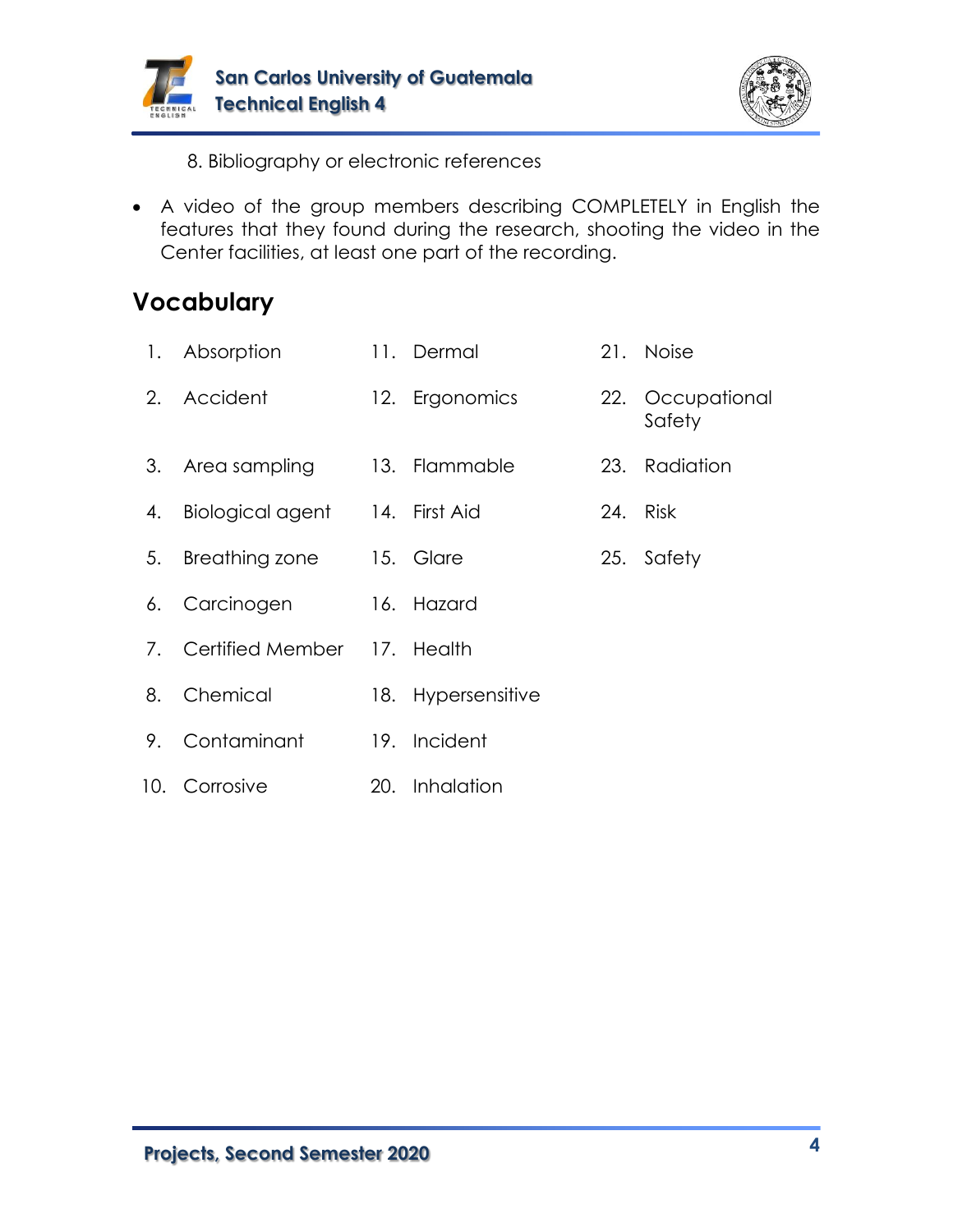



## **Industrial Engineering**

**Topic:** Control Charts

**Project Name:** Statistical Process Control Charts

**Objective:** To understand the way in which one of the Control Charts is helpful in the different industries, describing the necessary steps to be done in order to use them.

**General Description:** This project consists in choosing any type of product in an enterprise or small business in order to apply a statistical analysis using one of the types of control charts that are available.

#### **Procedure**

The students have to research about the different types of control charts and they must include examples and theory of the investigation they made. Besides that, they have to choose one specific product of any type of industry in order to apply the theory and practice of one of the different types of control charts. The method of sampling can be used for this purpose or any another one considered to be applicable to the chosen product and the research that was made.

#### **Structure of the report**

- A written report. The minimum aspects to be covered are:
	- 1. Cover Page
	- 2. Index
	- 3. Introduction
	- 4. Objectives (one general and at least three specific)
	- 5. Theoretical and Practical Content (including pictures and quoting if necessary)
	- 6. Conclusions
	- 7. Annexes
	- 8. Bibliography or electronic references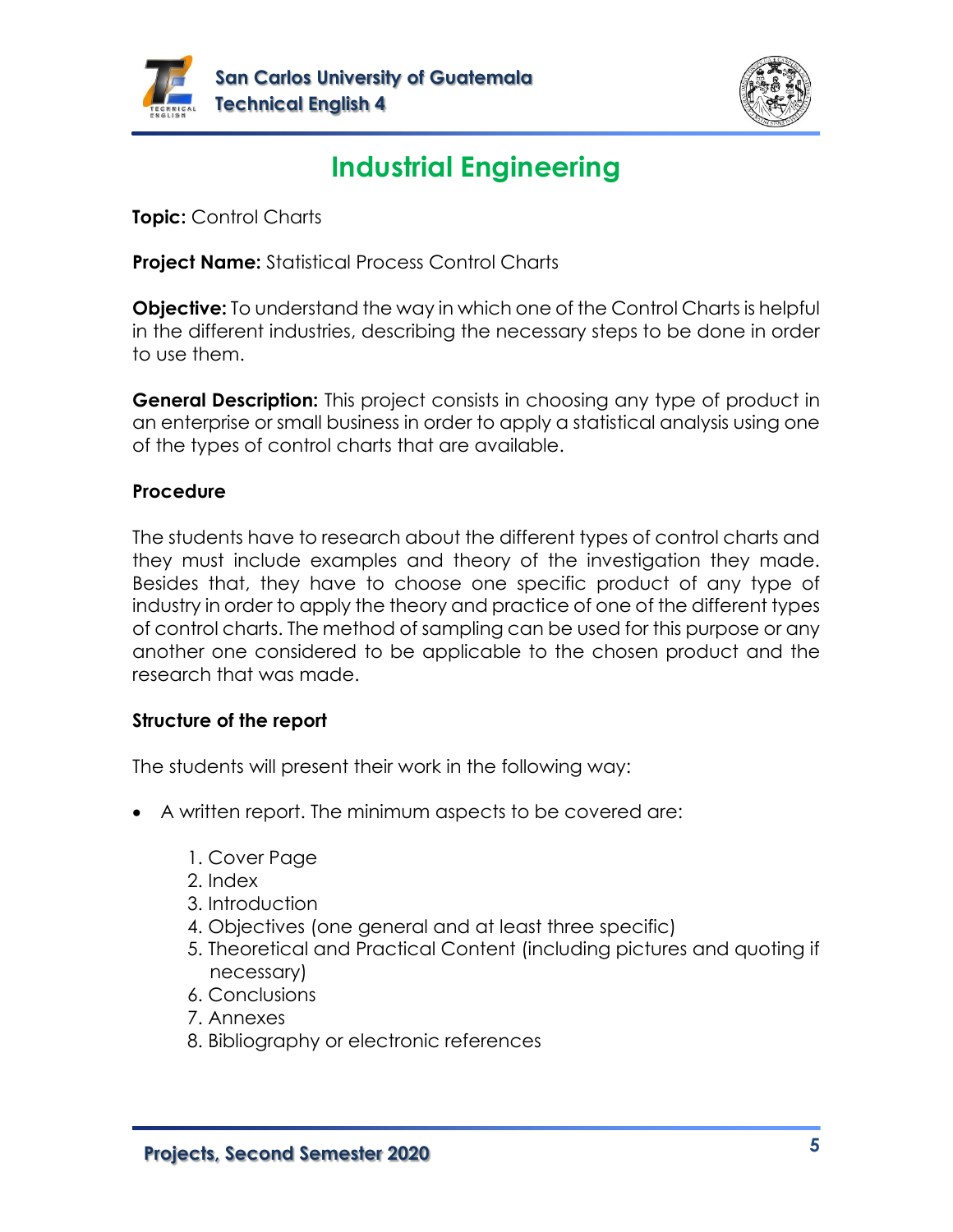



• A video of the group members describing COMPLETELY in English the type of Control Chart that was selected, as well as the way in which the theory was put into practice with the chosen product.

| $\mathbf{1}$ . | Average                  |     | 11. Median            |     | 21. Variables               |
|----------------|--------------------------|-----|-----------------------|-----|-----------------------------|
| 2.             | Confidence<br>Interval   |     | 12. Mode              |     | 22. P Control Charts        |
| 3.             | Continual<br>improvement |     | 13. Moving range      |     | 23. NP Control Charts       |
| 4.             | Control chart            |     | 14. Nonconformity     | 24. | X-bar & R Control<br>Charts |
| 5.             | Control limit            |     | 15. P Control Charts  | 25. | X-bar & S Control<br>Charts |
| 6.             | Convenience<br>sampling  |     | 16. Population        |     |                             |
|                | 7. C - Control Chart     |     | 17. Range             |     |                             |
| 8.             | Correlation              | 18. | Standard<br>Deviation |     |                             |
| 9.             | Individual               |     | 19. Stratification    |     |                             |
| 10.            | Mean                     | 20. | Trends                |     |                             |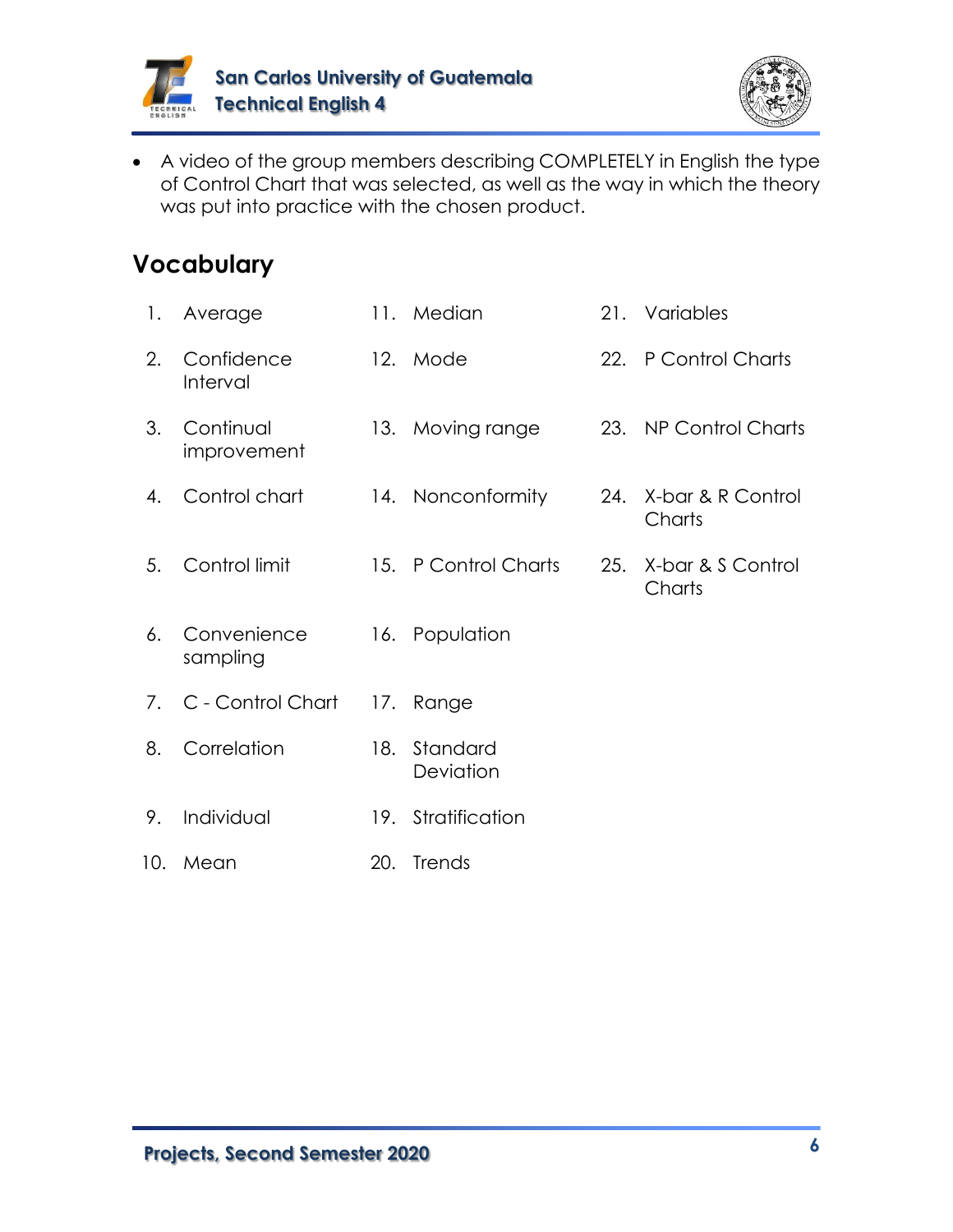



# **Science and Systems Engineering**

**Topic:** Business Administration

**Project Name:** E-business proposal

**Objective:** To have the necessary knowledge concerning the structure of an E-business.

**General Description:** This project consists in proposing the different components of an E-business applied to a specific industry.

#### **Procedure**

The students have to investigate the different aspects that have to be considered in order to offer an E-business (hosting, suite, domain name, payment and charge method, etc.)

The study body has to choose one type of industry where E-business is ideally applied. The previous choice will be evaluated by the professor and afterwards approved or rejected (in the last case, another proposal will be presented by the students), depending on how applicable it is.

Additionally, a template of the project has to be included as an example of a hypothetical E-business. It is important to keep in mind that E-business IS DIFFERENT than E-commerce.

#### **Structure of the report**

- A written report. The minimum aspects to be covered are:
	- 1. Cover Page
	- 2. Index
	- 3. Introduction
	- 4. Objectives (one general and at least three specific)
	- 5. Theoretical and Practical Content (including pictures and quoting if necessary)
	- 6. Conclusions
	- 7. Annexes
	- 8. Bibliography or electronic references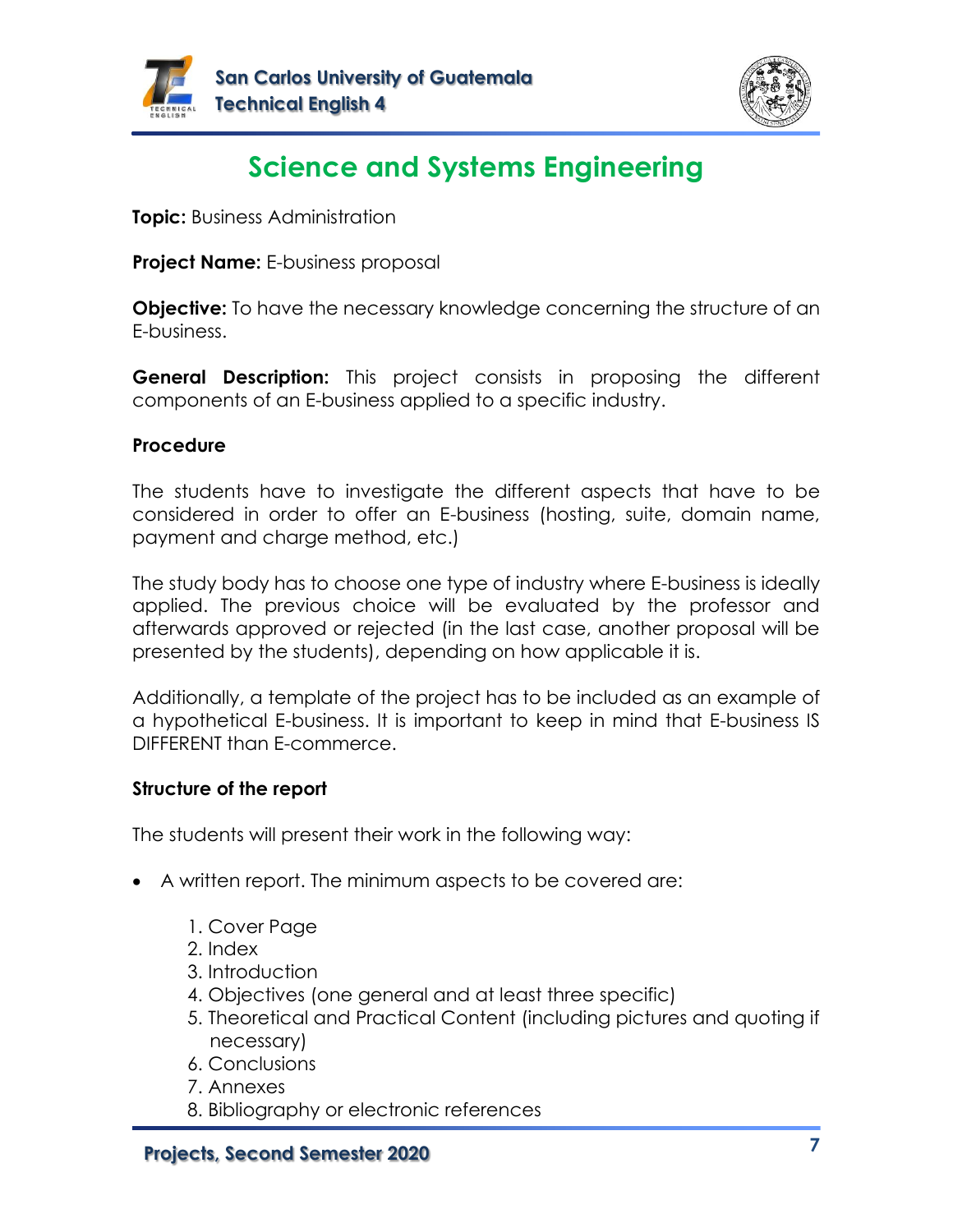



• A video of the group members describing COMPLETELY in English the components that were taken in consideration as part of an E-business, as well as the description of the sequence in which the E-commerce works.

| 1.  | Alias                                     |     | 11. Domain name              | 21. | Search Engine<br>Optimization     |
|-----|-------------------------------------------|-----|------------------------------|-----|-----------------------------------|
| 2.  | Applet                                    |     | 12. Encryption               | 22. | Server                            |
| 3.  | Application<br>Program Interface<br>(API) |     | 13. Ethernet                 | 23. | TCP/IP                            |
| 4.  | Authentication                            | 14. | File transfer<br>protocol    | 24. | Uniform Resource<br>Locator (URL) |
| 5.  | B <sub>2</sub> B                          | 15. | Firewall                     | 25. | Virtual Private<br>Network (VPN)  |
| 6.  | <b>Bandwidth</b>                          |     | 16. Gateway                  |     |                                   |
| 7.  | <b>Browser</b>                            | 17. | Host                         |     |                                   |
| 8.  | C2B                                       | 18. | IP Number                    |     |                                   |
| 9.  | Catalog                                   | 19. | Local Area<br><b>Network</b> |     |                                   |
| 10. | Cookie                                    | 20. | Login                        |     |                                   |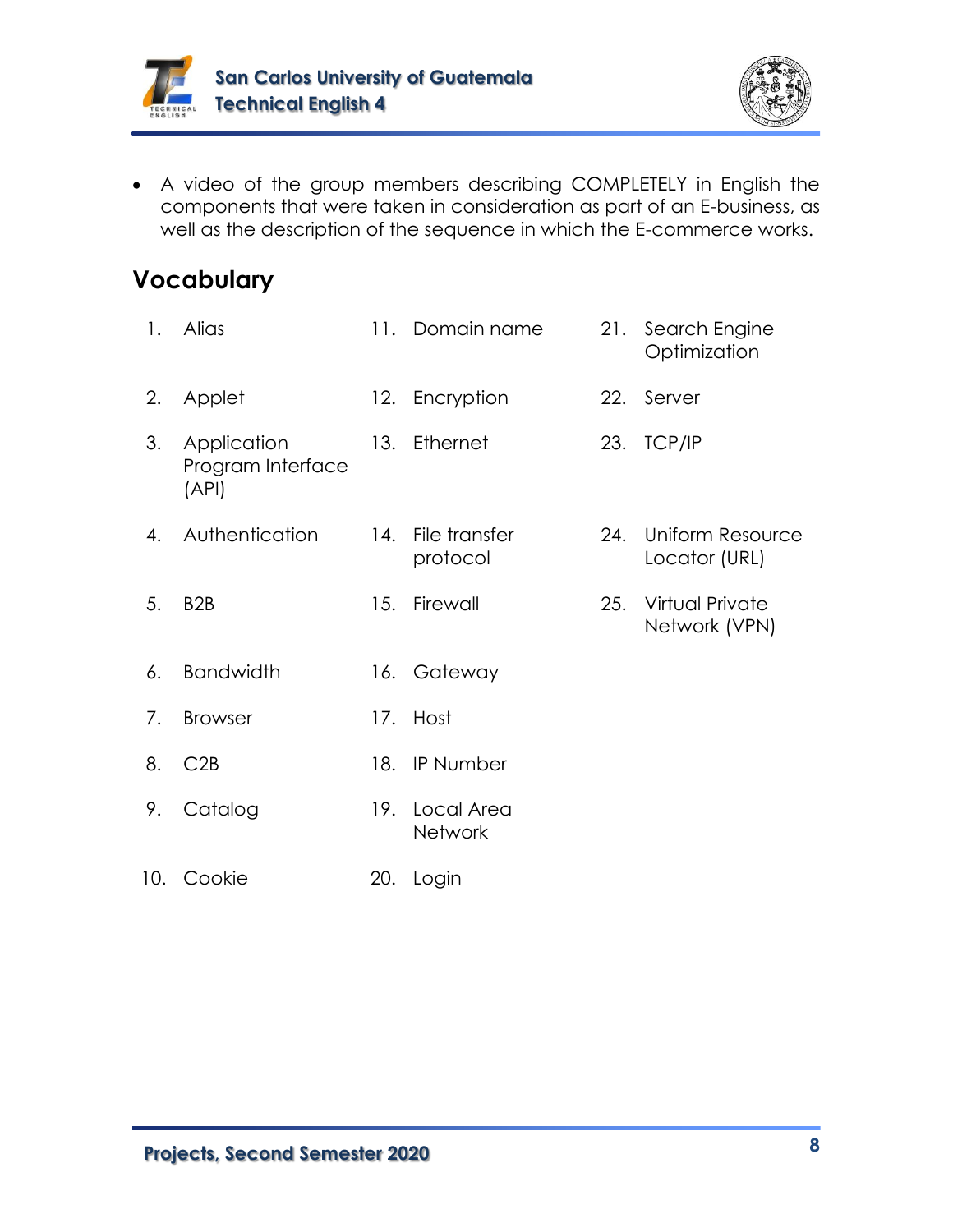



# **Chemical/Environmental Engineering**

**Topic:** ISO 17000 Quality Management

**Project Name:** ISO 17000 Quality Management in Chemistry Labs

**Objective:** To determine the level of adherence of the different chemistry laboratories in Engineering School to the ISO 17000 Quality Management regulations.

**General Description:** This project consists in researching the level of adaptation of the different Chemistry laboratories of Engineering School to the standards of the ISO 17000 Quality Managements norms, so as to report that level and propose an improvement in the area.

#### **Procedure**

The students have to visit the different chemistry laboratories in Engineering School, covering the different areas such as: basic chemistry (*química básica*), physical chemistry (*fisicoquímica*) and unit operations (*operaciones unitarias*), in order to determine the level of adaptation of those places to the ISO 17000 Quality Management norms.

All the research has to be expressed through data collection concerning the subject previously mentioned. Regardless of the level of adaptation encountered, there will be a report that gathers all the interviews, sequences, and activities that were implied in the process.

In case of finding an absence of almost null adaptation of the norms, the purpose will be to elaborate a proposal of aspects to be improved by the different laboratory authorities so that the attainment of an adequate level becomes easier.

#### **Structure of the report**

- A written report. The minimum aspects to be covered are:
	- 1. Cover Page 2. Index 3. Introduction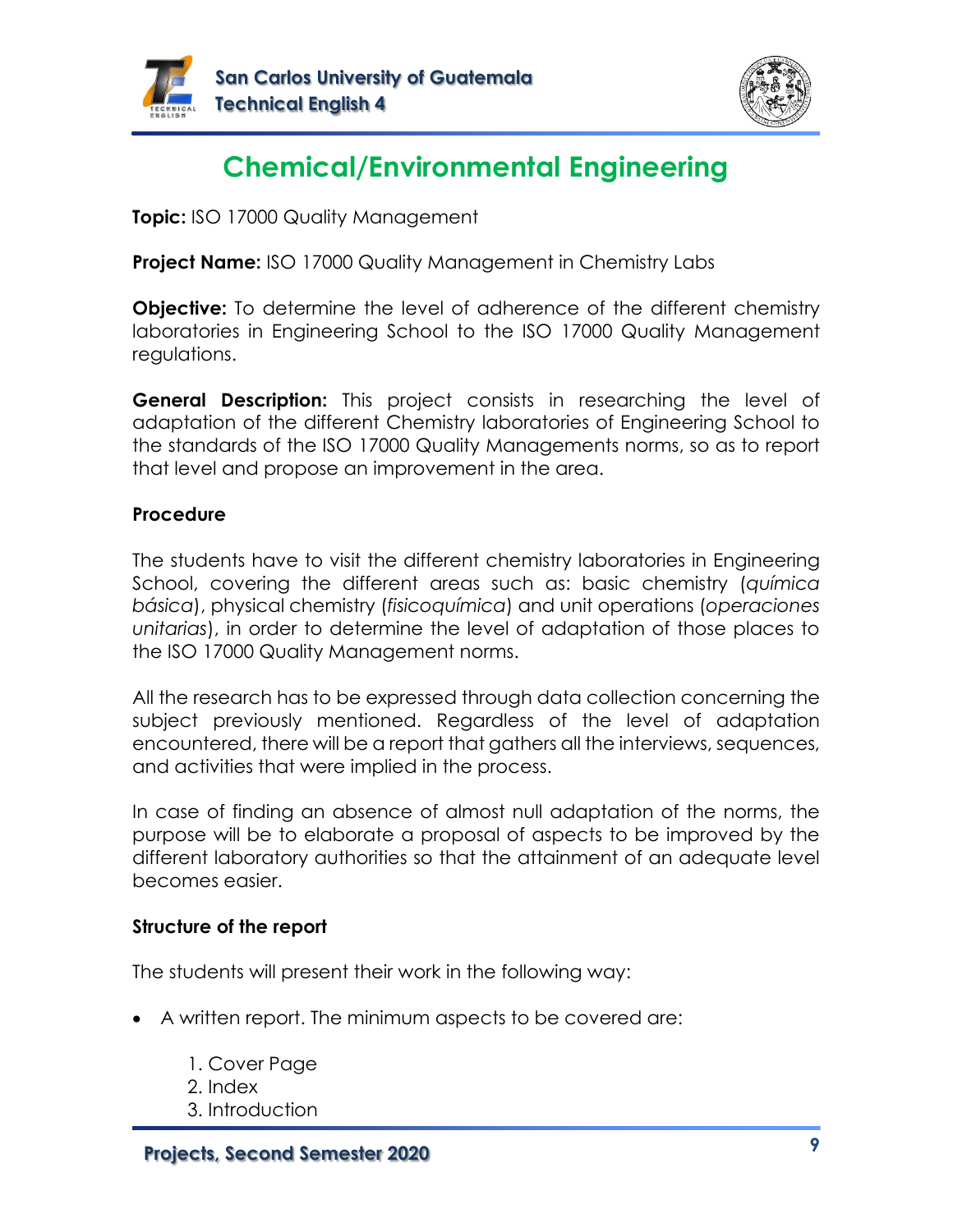



- 4. Objectives (one general and at least three specific)
- 5. Theoretical and Practical Content (including pictures and quoting if necessary)
- 6. Conclusions
- 7. Annexes
- 8. Bibliography or electronic references
- A video of the group members describing COMPLETELY in English the data collection and the recommendations regarding the ISO 9000 Quality Management regulations inside the mentioned laboratories.

| 1. | Audit                    |     | 11. Monitoring            | 21. Supplier     |
|----|--------------------------|-----|---------------------------|------------------|
|    | 2. Audit program         |     | 12. Output                | 22. System       |
| 3. | Complaint                |     | 13. Outsource             | 23. Traceability |
| 4. | Conformity               |     | 14. Performance           | 24. Validation   |
| 5. | Continual<br>improvement |     | 15. Policy                | 25. Verification |
| 6. | Customer<br>satisfaction |     | 16. Provider              |                  |
| 7. | <b>Effectiveness</b>     |     | 17. Quality<br>management |                  |
| 8. | Feedback                 | 18. | Regulatory<br>requirement |                  |
| 9. | Innovation               |     | 19. Risk                  |                  |
|    | 10. Measurement          |     | 20. Service               |                  |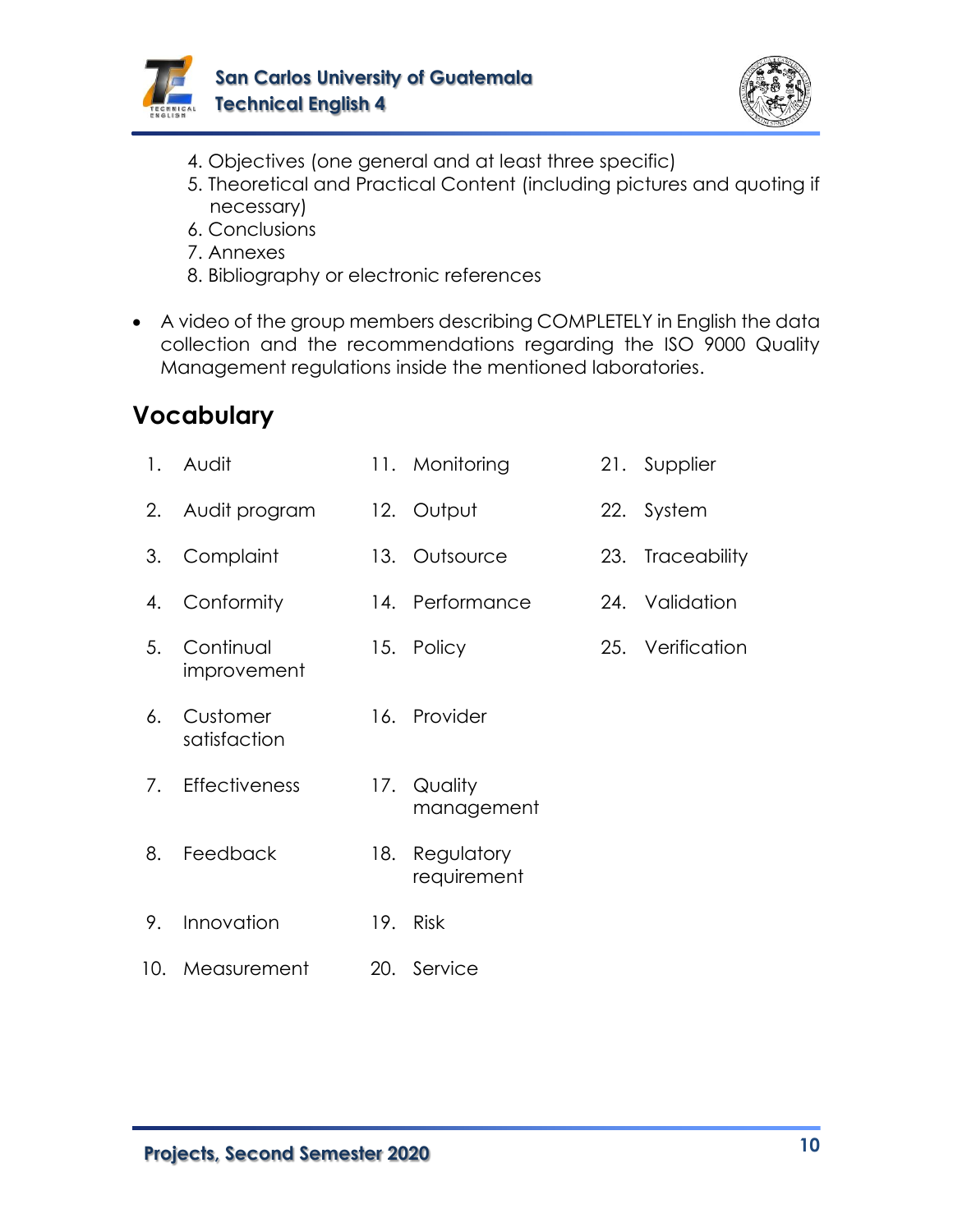



# **Electrical/Electronic Engineering**

**Topic:** Non-classical Management Tools

**Project Name:** Non-classical Management tools in the Electrical/Electronic industry

**Objective:** To choose one specific electrical or electronic type of business as if the students were the owners, in order to apply non-classical management tools knowledge.

**General Description:** This project consists in choosing one type of specific electrical or electronic business in order to identify and theoretically justify in which cases applying non-classical management tools will ease and favor the chosen business.

#### **Procedure**

Students have to research among the different types of electrical/electronic industries depending on their careers, and pick one of them in order to:

1. Identify what functions of the enterprise can be developed in a better way utilizing outsourcing. Students must justify the reasons why they would utilize outsourcing instead of the own administration.

2. Choose one or more successful and international enterprises that can be used as a benchmarking adequate reference, and justify why and how the chosen enterprise can adapt and reach the ideal circumstances of the big reference.

3. Considering the enterprise's purposes, describe in which cases strategic alliances are going to be beneficial for the enterprise you chose. You should analyze the following aspects: strategy development, partner assessment, contract negotiation, alliance operation and alliance termination.

4. Research other types of non-classical tools and justify in which cases they would be advantageous for electrical/electronic specific functions such as: classifying components, connecting devices, etc. (*Suggestions:* empowerment, coaching, JIT, outplacement, etc.)

#### **Structure of the report**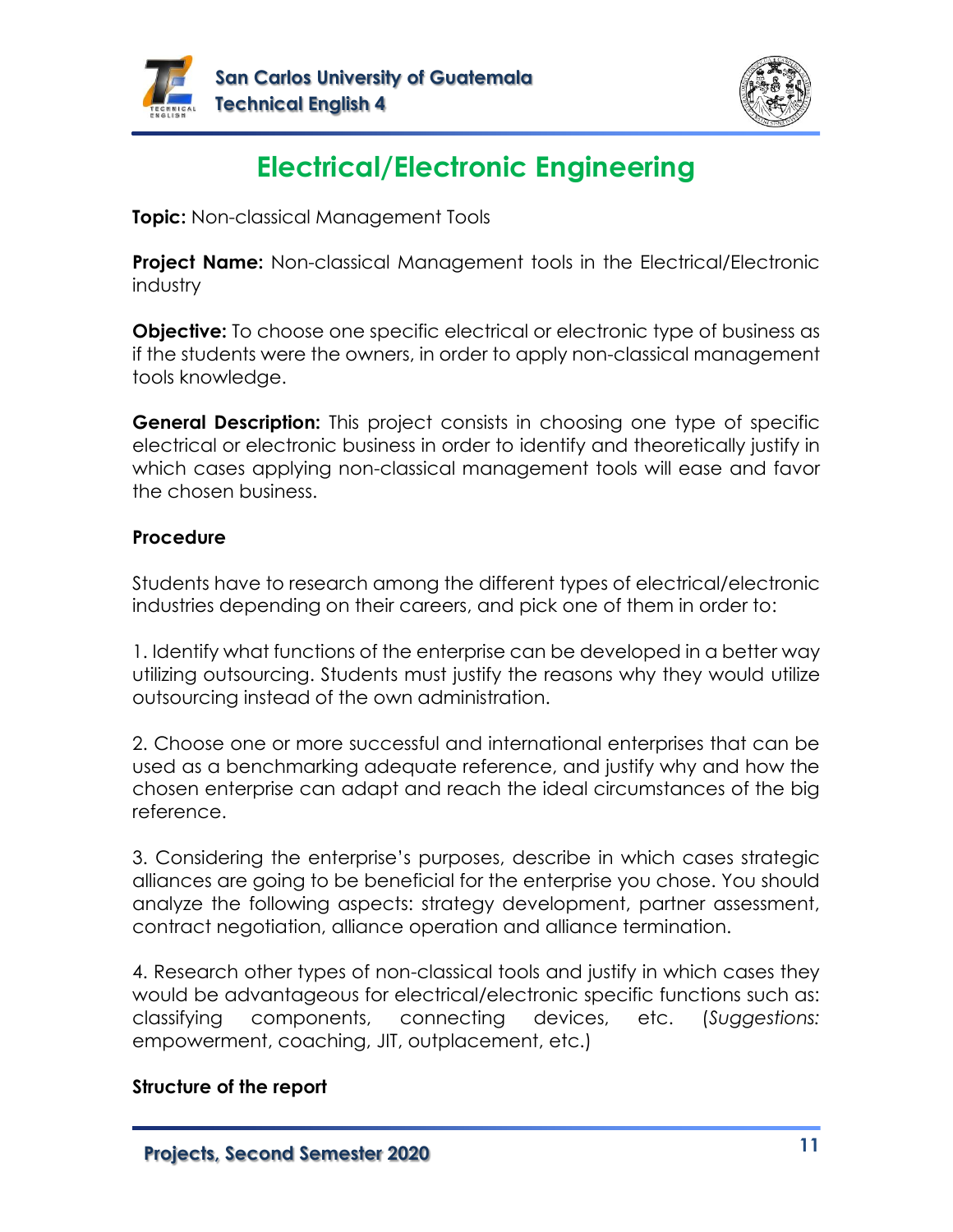



The students will present their work in the following way:

- A written report. The minimum aspects to be covered are:
	- 1. Cover Page
	- 2. Index
	- 3. Introduction
	- 4. Objectives (one general and at least three specific)
	- 5. Theoretical and Practical Content (including pictures and quoting if necessary)
	- 6. Conclusions
	- 7. Annexes
	- 8. Bibliography or electronic references
- A video of the group members describing COMPLETELY in English the functions of the enterprise they chose, as well as the structured way in which they determined the convenience of hypothetically adopting the non-classical tools as described in the procedure.

| 1. | Benchmarker                       | 11. File sharing                              | 21. Performance   |
|----|-----------------------------------|-----------------------------------------------|-------------------|
| 2. | Benchmarkee                       | 12. Flowchart                                 | 22. Quality       |
| 3. | Code of conduct 13. Globalization |                                               | 23. Reengineering |
| 4. | Competitive                       | 14. Groupware                                 | 24. Stakeholder   |
| 5. |                                   | Core competency 15. Implementation 25. Survey |                   |
| 6. | Economic<br>Productivity          | 16. Internal<br>benchmarking                  |                   |
| 7. | <b>Effectiveness</b>              | 17. Key business<br>process                   |                   |
| 8. | Efficiency                        | 18. Leadership                                |                   |
| 9. | Enabler                           | 19. Metrics                                   |                   |
|    | 10. Entitlement                   | 20. Partner                                   |                   |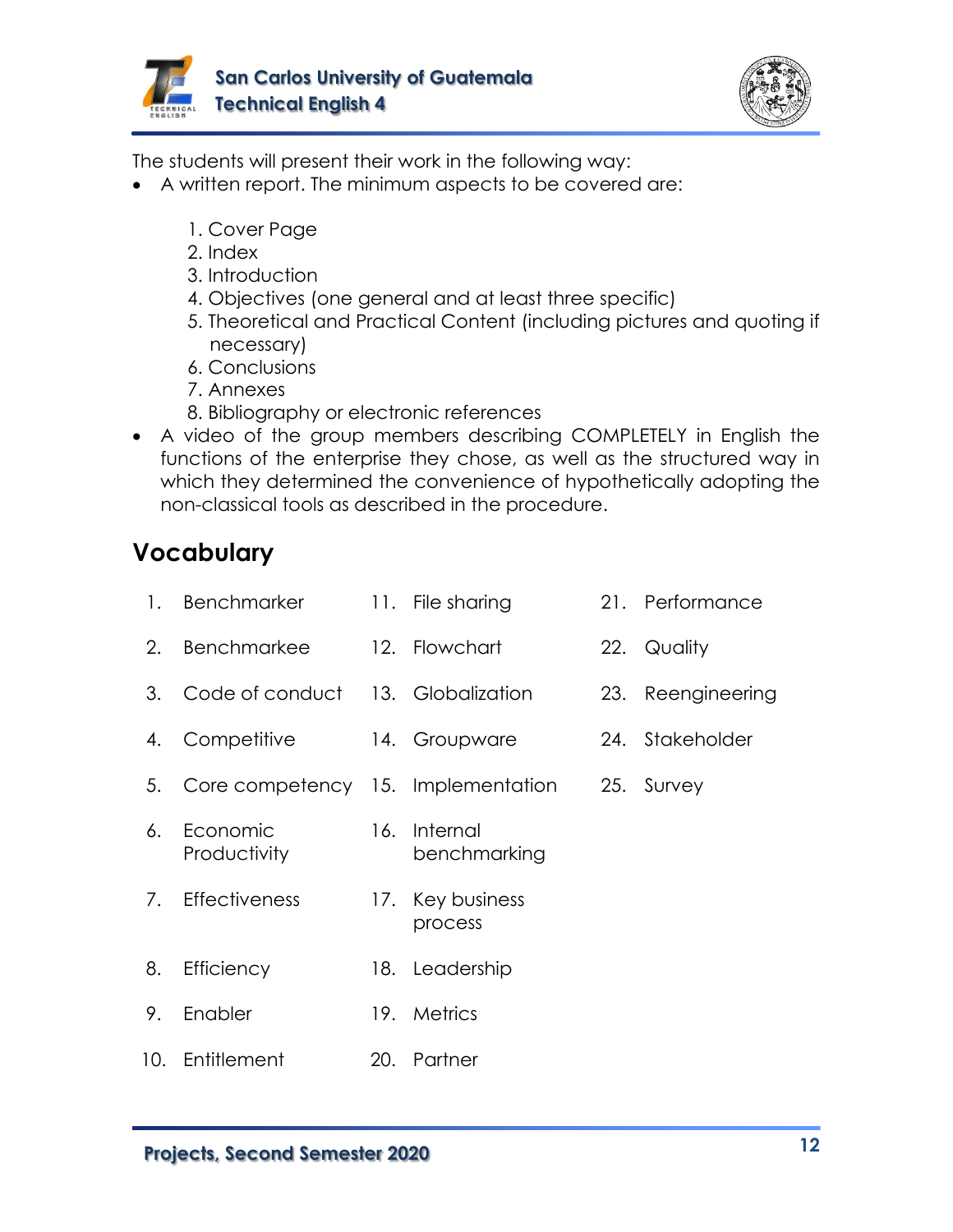



# **Mechanical Engineering**

**Topic:** Flowcharts

**Project Name:** Manufacturing processes flowcharts

**Objective:** To apply flowcharts in different manufacturing processes.

**General Description:** This project consists in choosing at least three different manufacturing processes in order to describe them verbally and afterwards proposing flowcharts for them.

#### **Procedure**

The students must review about the different manufacturing processes that they have studied (involving different machines), and then choosing at least three of them applied to specific types of products which are produced in industries.

Likewise, students have to verbally describe the three (or more) processes in a logical sequence, fist stating the final product where the processes are applied.

Finally, and the most important part is to elaborate the respective flowcharts of all the processes clearly describing the actions and decisions that must be made in order to assure the correct manufacture or assembly of the final product.

#### **Structure of the report**

- A written report. The minimum aspects to be covered are:
	- 1. Cover Page
	- 2. Index
	- 3. Introduction
	- 4. Objectives (one general and at least three specific)
	- 5. Theoretical and Practical Content (including pictures and quoting if necessary)
	- 6. Conclusions
	- 7. Annexes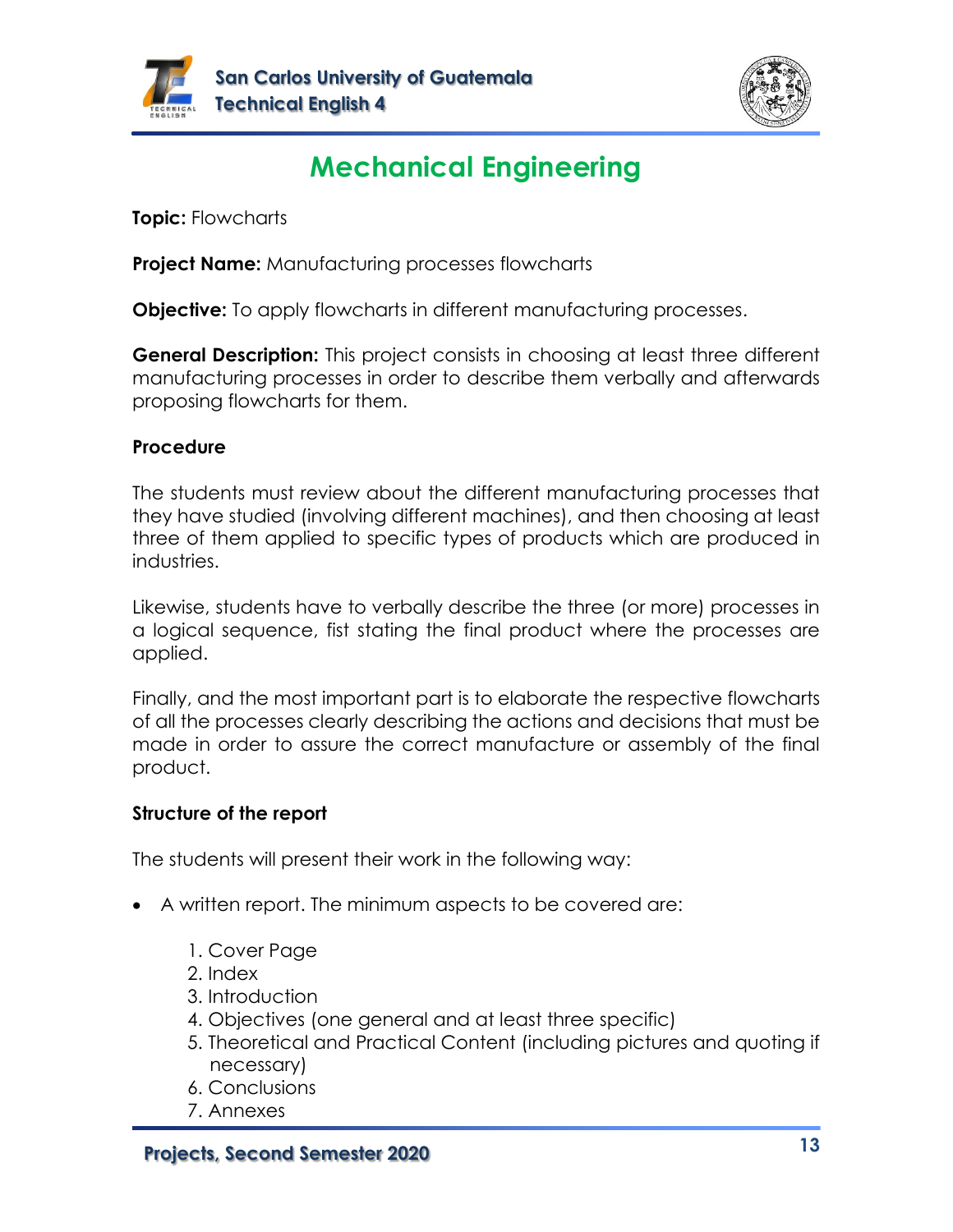



8. Bibliography or electronic references

• A video of the group members describing COMPLETELY in English the final products of the selected processes, a summary of the processes and the description of the elaborated flowcharts.

| 1.  | Process               | 11. | Off-page<br>connector                     |     | 21. Card                    |
|-----|-----------------------|-----|-------------------------------------------|-----|-----------------------------|
| 2.  | Predefined<br>process |     | 12. Storage                               |     | 22. Punched tape            |
| 3.  | Alternate process     |     | 13. Extract                               | 23. | Stored data                 |
| 4.  | Delay                 |     | 14. Or (logical<br>symbol)                | 24. | Magnetic Disk<br>(Database) |
| 5.  | Preparation           |     | 15. Summing junction 25. Internal storage |     |                             |
| 6.  | Manual operation      | 16. | Data<br>(Input/Output)                    |     |                             |
| 7.  | Flow line             |     | 17. Document                              |     |                             |
| 8.  | Terminator            |     | 18. Multi-document                        |     |                             |
| 9.  | Decision              |     | 19. Display                               |     |                             |
| 10. | Inspection            |     | 20. Manual imput                          |     |                             |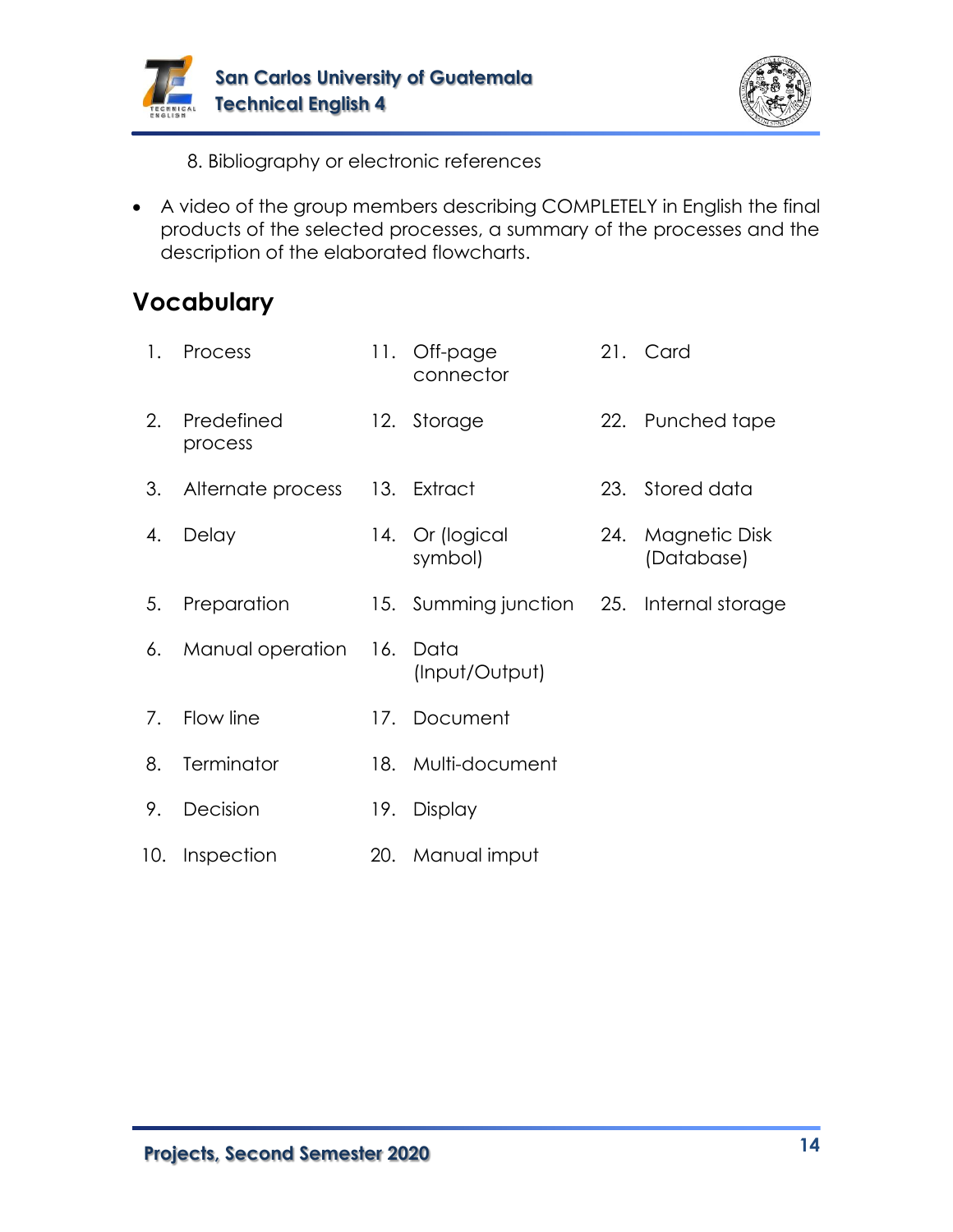



# **Math and Physics Bachelor Degrees**

**Topic:** Marketing plan

**Project Name:** Individual job market promotion

**Objective:** To write a marketing plan with the purpose of strengthening the reputation of the career.

**General Description:** This project consists in elaborating a marketing plan with the purpose of showing the strengths and advantages of hiring professionals of these careers.

#### **Procedure**

The students have to elaborate a structured marketing plan of their careers. They have to respect and comply with the stages of a marketing plan shown in the booklet, which in summary are:

- 1. Situation Analysis and Marketing Audit
- 2. Set marketing objectives
- 3. Stage three: Describe your target market
- 4. Marketing tactics
- 5. Marketing controls

Additionally, since an individual can be classified as a small business, students have to cover and describe all the seven aspects outlined in the booklet.

#### **Structure of the report**

- A written report. The minimum aspects to be covered are:
	- 1. Cover Page
	- 2. Index
	- 3. Introduction
	- 4. Objectives (one general and at least three specific)
	- 5. Theoretical and Practical Content (including pictures and quoting if necessary)
	- 6. Conclusions
	- 7. Annexes